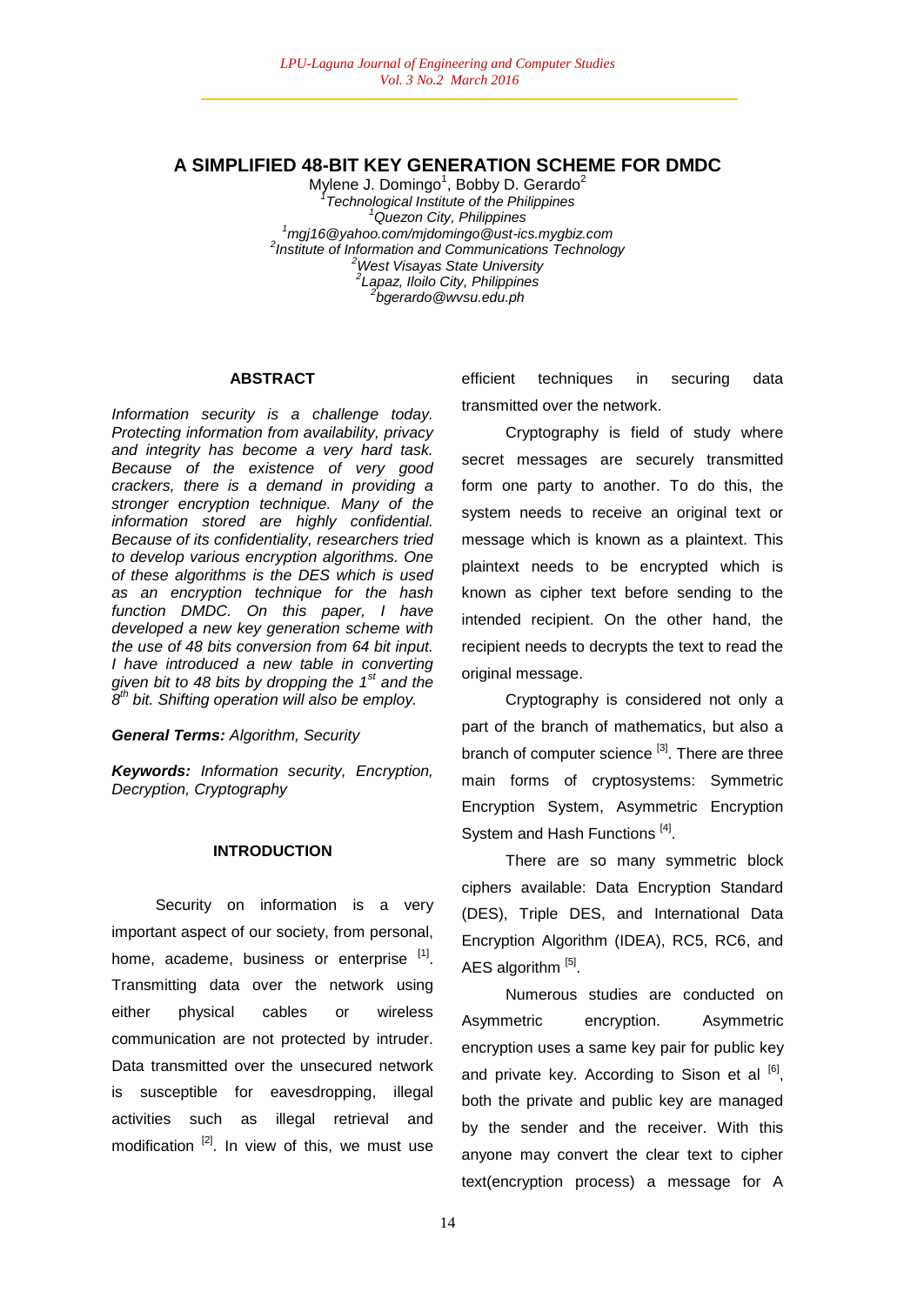using his public key but only A can decrypt (conversion of cipher text to clear text) the message using his secret key and only A can encrypt the message that will decrypt with A's public key. On the other hand, a symmetric encryption uses only one symmetric key (e.g. series of numbers and letters) and some shifting of characters (bits) to alter the message. The same key is use for both encryption and decryption so the symmetric key must be known for both sender and the receiver.

Every algorithm has merits and demerits and thus being not sufficient to answer the security of information. Through the years researchers are trying to create a better solution which will remove the demerits of each algorithm. In this paper a simplified 48 key generation scheme for DMDC, which is a Hash Function with the use of DES under Symmetric Encryption System, will be developed.

According to  $^{[7]}$ , in cryptography and information security, hash functions are considered as the "Swiss army knife". They are used in countless protocols and algorithms. Hash functions accept a variablesized message as input and output a small fixed-sized string. Message authentication is the major use or function of the hash function and the security depends on the cryptographic strength of the hash function. Message authentication is a procedure to verify that received messages come from the alleged source and have not been altered [8].

**REVIEW OF RELATED LITERATURE**

The Data Encryption Standard (DES) is a block cipher involving 64-bit data encryption with 56-bit key, which was adopted by the U.S. National Institute of Standards and Technology in 1976<sup>[9]</sup> DES is a symmetric key algorithm that uses the same key for encryption and decryption. DES encryption algorithm was proposed in the year 1977. It encrypts 64 bits blocks with a 56 bit key. It uses 16 rounds of iteration; each round uses swapping, permutation, substitution and XOR operations [5].

DMDC is a hash function that takes the input of arbitrary length and then output it to a fixed length of code such as 18, 32, 64 or 128 bits. Message digests are used to ensure the integrity of data. This can be achieved by breaking the given input to a sequence of fixed equal size of blocks using DES<sup>[5]</sup>

Message Digest is used for many applications. A related application is what we called password verification. Plain text scoring of password can result in massive security breach if someone will be able to access the database. Employing hash digest to each password may be used to reduce this danger. In authenticating the identity of the person accessing the system, the hash code will be compared to the stored hash. In case the user forgot his/her password, there will be no way to generate the same password but instead the user will be given another code. The code is usually generated by putting or concatenating with other characters before the actual hashing process.

# **PROPOSED KEY GENERATION SCHEME OF DMDC**

## *DMDC hash function*

According to  $[5]$  DMDC algorithms key generation scheme makes use of 64 bit input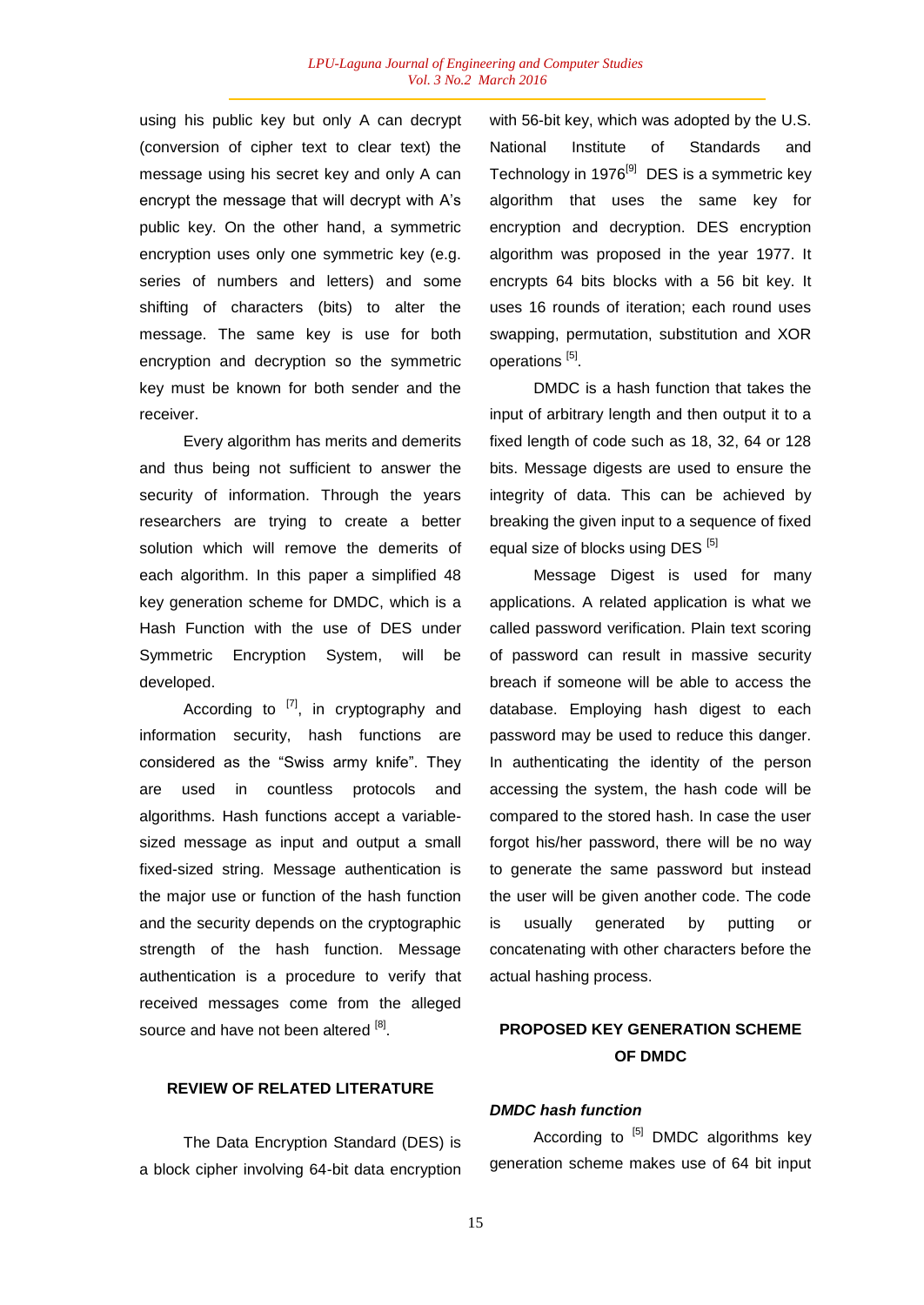to Permutted Choice 1 (PC-1) to produce 56 bits. Will perform shifting on the left and on the right groupings of bit, then the output will be used as an input to Permutted Choice 2 (PC-2) table to form 48 bits that will be used in the computation of the message digest.

In this section, a simplified key generation scheme will be discussed.

## *Enhanced key generation scheme*

- o The proposed key generation scheme requires 64-bit input. This will be converted in binary to input in the Table1 64 bit values.
- o Drop the first bit and eight bit of the given 64-bit.
- o Last bit will be use as parity bit and the first bit will be saved in a temporary register.
- o Create a table that will accept the 48-bit key after dropping the first and last bit. Input to the Modified Permutted Choice (modified PC-1)
- o Use shifting function to provide additional security.
- o Input values in the row/column wise permutation.

# **TABLE 1: Comparison of the Present DMDC with the Proposed DMDC**

| Present DMDC          | <b>Proposed DMDC</b> |
|-----------------------|----------------------|
| Use Table2: Existing  | Table4:<br>Use       |
| PC-1 (56 bits)        | Modified-PC1(48      |
|                       | bits)                |
| Divide the 56<br>bits | Divide the 48 bits   |
| into 2 groups         | into 2 groups        |
| Perform shifting once | Perform<br>shifting  |
| on each group         | once on each group   |
| Concatenate<br>two    | Concatenate<br>two   |

| groups                  |        | groups              |
|-------------------------|--------|---------------------|
| Use                     | Table3 | 48 bit will then be |
| Permutted Choice        |        | input in Table5 Row |
| (PC-2) 48 bits          |        | wise permutation or |
|                         |        | Table6 Column       |
|                         |        | wise permutation    |
|                         |        | (these will be the  |
|                         |        | value for K         |
| 48 bit will then be     |        |                     |
| input in Table5 Row     |        |                     |
| wise permutation or     |        |                     |
| Table6 Column wise      |        |                     |
| permutation (these      |        |                     |
| will be the value for K |        |                     |

Table 1 shows the comparison of the key generation scheme of the present key generation scheme of the present DMDC to the proposed DMDC. The table shows that instead of using two tables in converting 64 bits to 48 bits, the proposed scheme will only use one table for the conversion.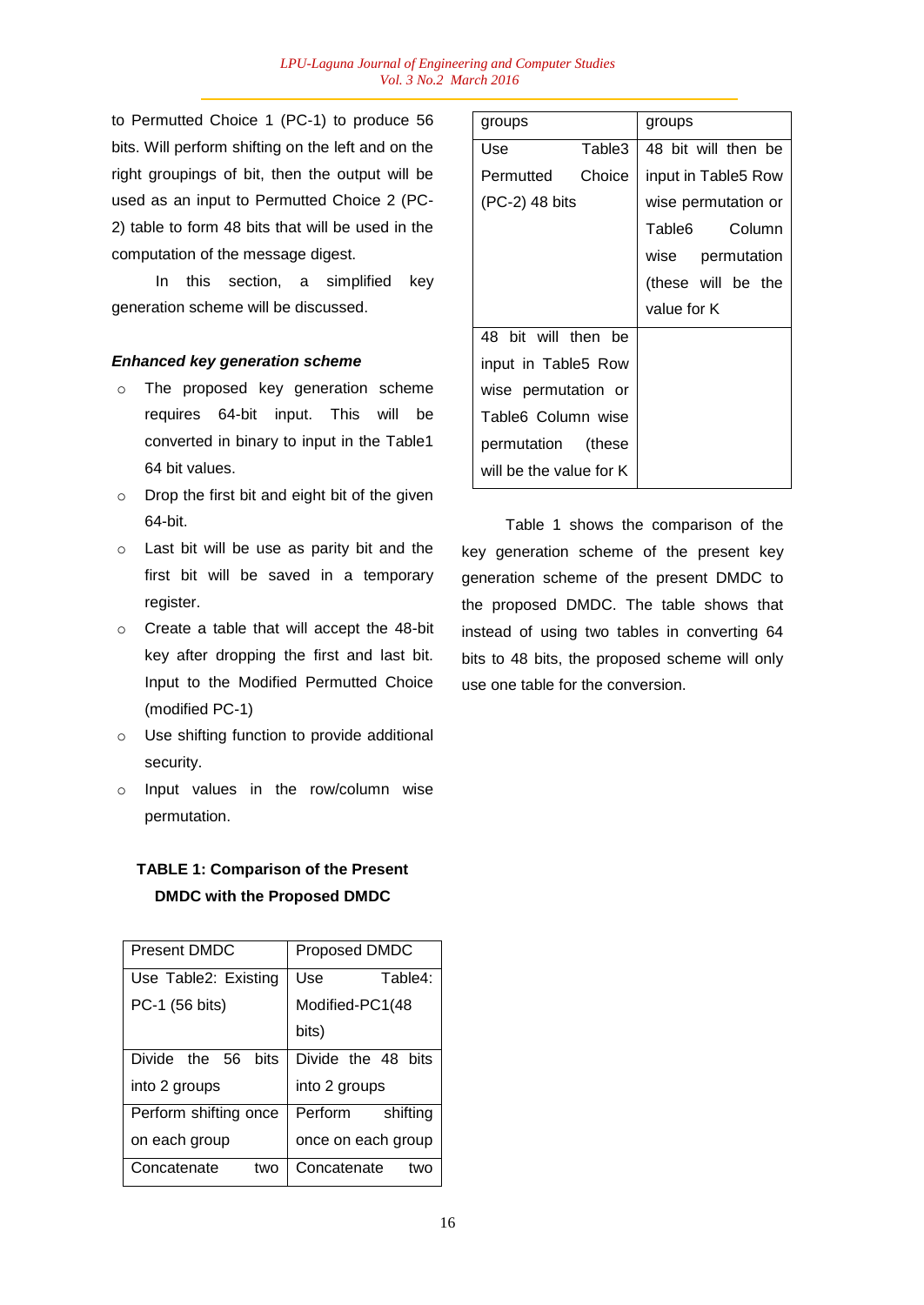

#### **Figure 1: Existing Key Generation Scheme**

Figure 1 shows the steps in 48-bit key generation using existing scheme. The 64-bit input key is initially reduced to 56-bit by ignoring every eight bit using Table2 Permutted Choice (PC-1).

After the 56-bit key was extracted, they are divided into 28-bit halves and loaded into two working registers (C0 and D0)

The halves in registers are shifted one or two depending on the number of rounds (C1 and D1)

After bit shifting, 56-bit input will be used as input in Table3 Permutted Choice 2 (PC-2) which produces the 48 bit key output.

Finally the 48-bit key output will be inputted in the Table5 Row wise permutation and Table6 Column wise permutation thus resulting to the K as the output in the key generation scheme.





Steps in 48-bit key generation using propose scheme as depicted in Figure 2 are as follows:

The 64-bit input plaintext is reduced by dropping the first and eight bit using modified PC-1 table. The eight bit will be used as a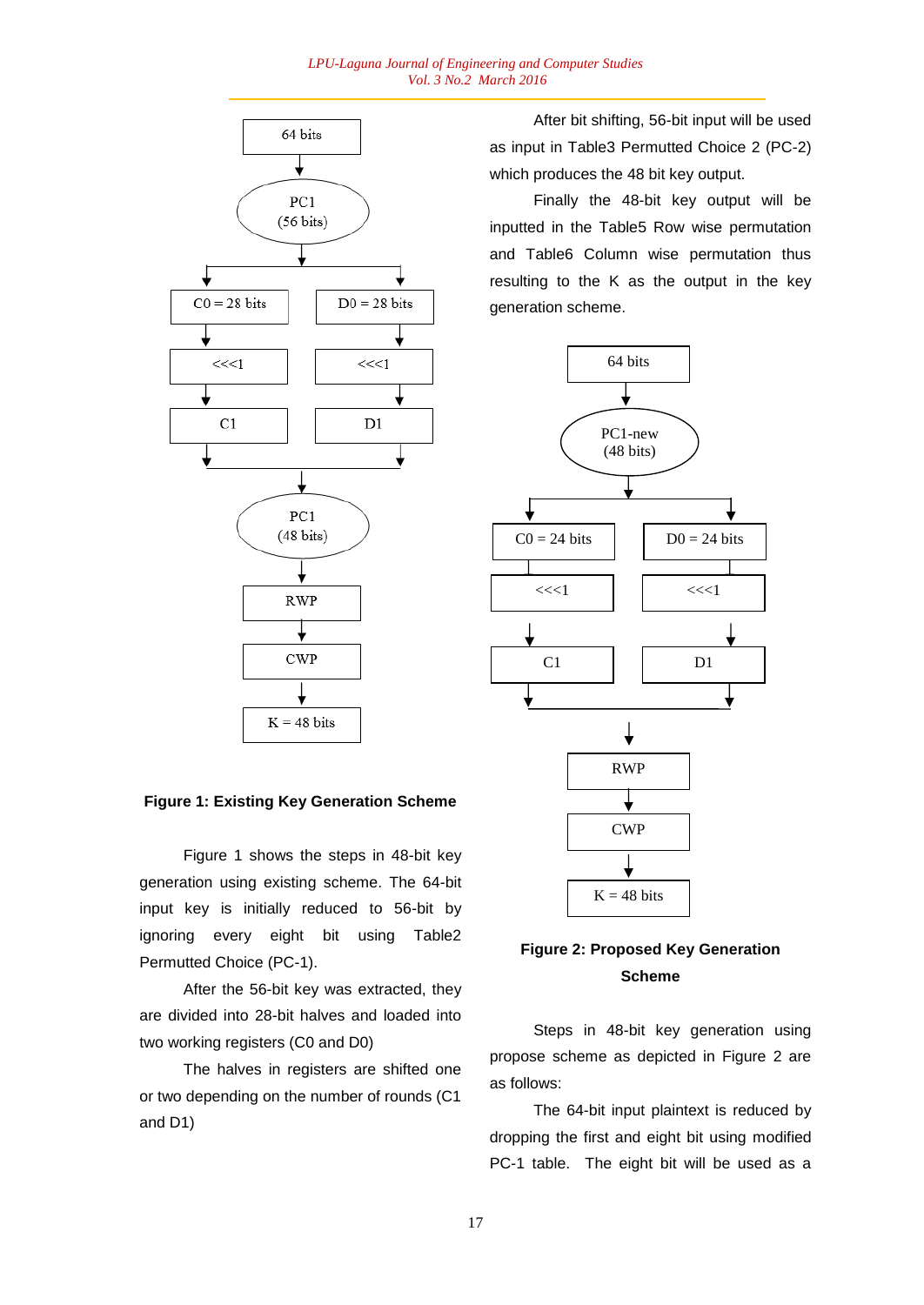parity bit while the first bit is saved in a temporary register

After the 48-bits are extracted, they are divided into 24-bit halves and loaded into two working registers.

> The halves in registers are shifted once. The two halves is combined.

Finally the 48-bit key output will be inputted in the Table5 Row wise permutation and Table6 Column wise permutation thus resulting to the K as the output in the key generation scheme.

#### **SIMULATION AND TESTING RESULTS**

### **Table 1: 64-bit values**

|  | $141$ 33 25 17                                                            |  |  |  |  |  | 58 50 42 34 26 18 10 2 |  |
|--|---------------------------------------------------------------------------|--|--|--|--|--|------------------------|--|
|  | 59 51 43 35 27 19 11 3 60 52 44 36 28 20 12 4                             |  |  |  |  |  |                        |  |
|  | 64 56 48 40 32 24 16 8 63 55 47 39 31 23 15                               |  |  |  |  |  |                        |  |
|  | $62$   54   46   38   30   22   14   6   61   53   45   37   29   21   13 |  |  |  |  |  |                        |  |

Table 1 shows the 64-bit input before dropping the first (with yellow color) and eight bit (with blue color)

# **Table 2: Existing Permutted Choice 1 (PC-1)**

|     | 49. |              | 33.    |     | 12511779           |      |      | 58.    | 50. | 42. L | -34  | 26.  |    |
|-----|-----|--------------|--------|-----|--------------------|------|------|--------|-----|-------|------|------|----|
|     |     | $1 - 59 + 5$ | 51 L.  |     | 43 35 27 19        |      |      | - 11 - |     | 60    |      | 44   | 36 |
| 63. |     | 47 I         | - 39 - |     | $31 \ 23 \ 15 \ 7$ |      |      | 62     | 54  |       | 38 I | - 30 |    |
|     |     |              |        | -45 | -37                | 29 I | 21 L |        |     |       |      |      |    |

Table 2 shows the Permutted Choice 1 (PC-1) after dropping the eight bit, from 64-bit input to 56-bit output [5]

### **Table 3: Permutted Choice 2 (PC-2)**

|                |   |   | 2 |   | 5 | 3 | 2 |   | 6 | 2 |   |
|----------------|---|---|---|---|---|---|---|---|---|---|---|
| 4              | 7 |   | 4 | 1 |   |   | 8 | 5 |   | 1 | n |
| $\overline{2}$ | 1 |   | 4 | 2 | 8 |   | 7 | 2 | 2 | 1 | 2 |
| 3              | 9 | 2 |   | 6 |   | 6 |   | 7 | ŋ | 3 |   |
| 4              | 5 | 3 | 3 | 4 | 5 | 3 | 4 | 5 | 4 | 3 |   |
| 1              | 2 |   | 7 | 7 | 5 | 0 | 0 |   | 5 | 3 | 8 |
| 4              | 4 | 3 | 5 | 3 | 5 | 4 | 4 | 5 | 3 | 2 | 3 |
| 4              | 9 | 9 | 6 | 4 | 3 | 6 | 2 | 0 | 6 | 9 | 2 |
|                |   |   |   |   |   |   |   |   |   |   |   |

Table 3 shows the Permutted Choice 2 (PC-2), converting 56 bits to 48 bits [5].

**Table 4: Modified Permutted Choice 1 (PC-1)**

| 5 | 5 | 4 | 3 | 2 |   |   |   | 5 | 5 | 4 | 3 |
|---|---|---|---|---|---|---|---|---|---|---|---|
| 8 | 0 | 2 | 4 | 6 | 8 | 0 | 2 | 9 | 1 | 3 | 5 |
| 2 | 1 |   | 3 | 6 | 5 | 4 | 3 | 2 | 2 |   |   |
| 7 | 9 | 1 |   | 0 | 2 | 4 | 6 | 8 | 0 | 2 |   |
| 6 | 5 | 4 | 3 | 3 | 2 |   | 7 | 6 | 5 | 4 | 3 |
| 3 | 5 |   | 9 | 1 | 3 | 5 |   | 2 | 4 | 6 | 8 |
| 3 | 2 | 1 | 6 | 6 | 5 | 4 | 3 | 2 | 2 |   | 5 |
| 0 | 2 | 4 |   | 1 | 3 | 5 | 7 | 9 | 1 | 3 |   |

Table 4 shows the Modified Permutted Choice 1 (PC-1) that directly convert the 64-bit input to 48 bits by dropping the every first and eight bit as also shown in Table1.

**Table 5: Row wise permutation**

| 5              | 11 | 17 | 23 | 29 | 35 | 41 | 47 |
|----------------|----|----|----|----|----|----|----|
|                |    | 13 | 19 | 25 | 31 | 37 | 43 |
| 3              | 9  | 15 | 21 | 27 | 33 | 39 | 45 |
| 6              | 12 | 18 | 24 | 30 | 46 | 42 | 48 |
| $\overline{2}$ | 8  | 14 | 20 | 26 | 32 | 38 | 44 |
| 4              | 10 | 16 | 22 | 28 | 34 | 40 | 46 |

Table 5 shows the Row wise permutation that will be use after the shifting operation.

|  |  | Table 6: Column wise permutation |
|--|--|----------------------------------|
|  |  |                                  |

| 11 | 35 | 5 | 47 | 17 | 41 | 29 | 23 |
|----|----|---|----|----|----|----|----|
|    | 31 |   | 43 | 13 | 37 | 25 | 19 |
| 9  | 33 | 3 | 45 | 15 | 39 | 27 | 21 |
| 12 | 46 | 6 | 48 | 18 | 42 | 30 | 24 |
| 8  | 32 | 2 | 44 | 14 | 38 | 26 | 20 |
| 10 | 34 | 4 | 46 | 16 | 40 | 28 | 22 |

Table 6 shows the Column wise permutation that will be use after the shifting operation.

Illustrative Example: Let the input plaintext M = 5f18ac31a84eac45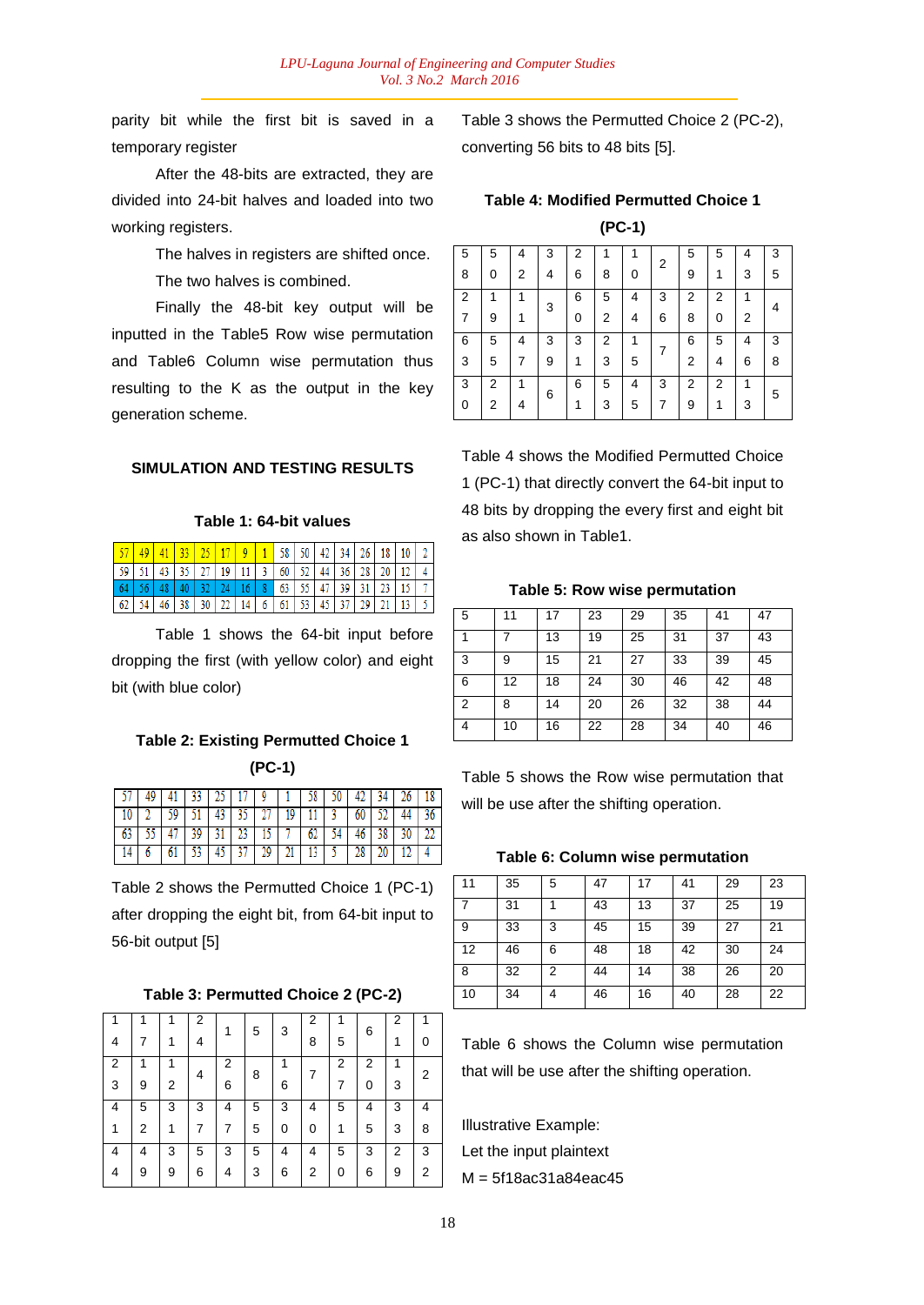| Table 7: Conversion of input(M) to its |
|----------------------------------------|
| عممامين بيمم يسمعنها                   |

| <b>Dillary equivalent.</b> |                          |       |  |  |  |  |  |  |  |  |
|----------------------------|--------------------------|-------|--|--|--|--|--|--|--|--|
| Given Key                  | <b>Binary Equivalent</b> | Index |  |  |  |  |  |  |  |  |
| 5                          | 0101                     | 4     |  |  |  |  |  |  |  |  |
| F                          | 1111                     | 8     |  |  |  |  |  |  |  |  |
| $\overline{1}$             | 0001                     | 12    |  |  |  |  |  |  |  |  |
| 8                          | 1000                     | 16    |  |  |  |  |  |  |  |  |
| A                          | 1010                     | 20    |  |  |  |  |  |  |  |  |
| $\overline{\text{c}}$      | 1100                     | 24    |  |  |  |  |  |  |  |  |
| 3                          | 0011                     | 28    |  |  |  |  |  |  |  |  |
| $\mathbf{1}$               | 0001                     | 32    |  |  |  |  |  |  |  |  |
| A                          | 1010                     | 36    |  |  |  |  |  |  |  |  |
| 8                          | 1000                     | 40    |  |  |  |  |  |  |  |  |
| 4                          | 0100                     | 44    |  |  |  |  |  |  |  |  |
| E                          | 1110                     | 48    |  |  |  |  |  |  |  |  |
| A                          | 1010                     | 52    |  |  |  |  |  |  |  |  |
| C                          | 1100                     | 56    |  |  |  |  |  |  |  |  |
| 4                          | 0100                     | 60    |  |  |  |  |  |  |  |  |
| 5                          | 0101                     | 64    |  |  |  |  |  |  |  |  |

Using result in the above conversion, binary will be input in the modified permuted choice (PC-1)

**Table 8: Permutted Choice 1 (PC-1) result**

| $\overline{0}$ |                 |   | 1 0 0 0 0 1 0  |             |   |          | 1. | $\overline{0}$ |  |
|----------------|-----------------|---|----------------|-------------|---|----------|----|----------------|--|
|                | 0 0 0 0 0 0 1 0 |   |                |             |   |          |    | $\mathbf{1}$   |  |
| 0 <sub>1</sub> |                 |   | 1 0 0 0 0      | $\mathbf 0$ | 1 | l 1      |    |                |  |
|                | l 0             | 1 | $\overline{0}$ | $1 \quad 1$ |   | <b>O</b> |    |                |  |

 $CO = A15COB$   $DO = 21E577$ 

|  |  |  | <b>Table 9: Result after Shifting</b> |
|--|--|--|---------------------------------------|
|--|--|--|---------------------------------------|

|                                       |  |  | 1 0 0 0 0 0 1 0 1 0     |  |  |  |
|---------------------------------------|--|--|-------------------------|--|--|--|
| 0   0   0   0   0   0   1   0   1   1 |  |  |                         |  |  |  |
|                                       |  |  | 1 0 0 0 0 0 1 1 1 1 1 0 |  |  |  |
|                                       |  |  | 1 0 1 1 1 0 1 1 1 1     |  |  |  |

## $C1 = 42B817$   $D1 = 43CAEE$

Combine C1 and D1 to get K K = 42B81743CAEE

| - 0 | 0 |   | 0 |   |  |
|-----|---|---|---|---|--|
| ∩   | 1 | 0 | 0 |   |  |
| ſ   | 0 |   | 0 |   |  |
|     | 0 |   | 0 |   |  |
|     | 0 |   |   | 0 |  |
|     |   |   | 0 |   |  |

**Table 10: RWP/CWP output**

Final Result of key generation scheme for

 $K = 536747569C15$ 

## **CONCLUSION AND RECOMMENDATION**

Information transmitted over the network is rapidly increasing. Securing information transmitted over the network is vulnerable to attacks by different intruders like hackers. We should develop different techniques on how to safeguard information against these attacks.

The simplified 48-bit key generation scheme is just another way of illustrating decryption process in DMDC. It involves modifications of table in order to obtain the equivalent 48-bit decrypted text from 64-bit plaintext. This would be a new algorithm that can be used for the hashing technique.

In comparing the existing key generation of DMDC to the proposed key generation scheme, converting 56-bit key to 48-bit key using PC-2 table is eliminated and PC-1 table is modified. But will provide the same security as compare with the existing scheme. The modified scheme can be used as